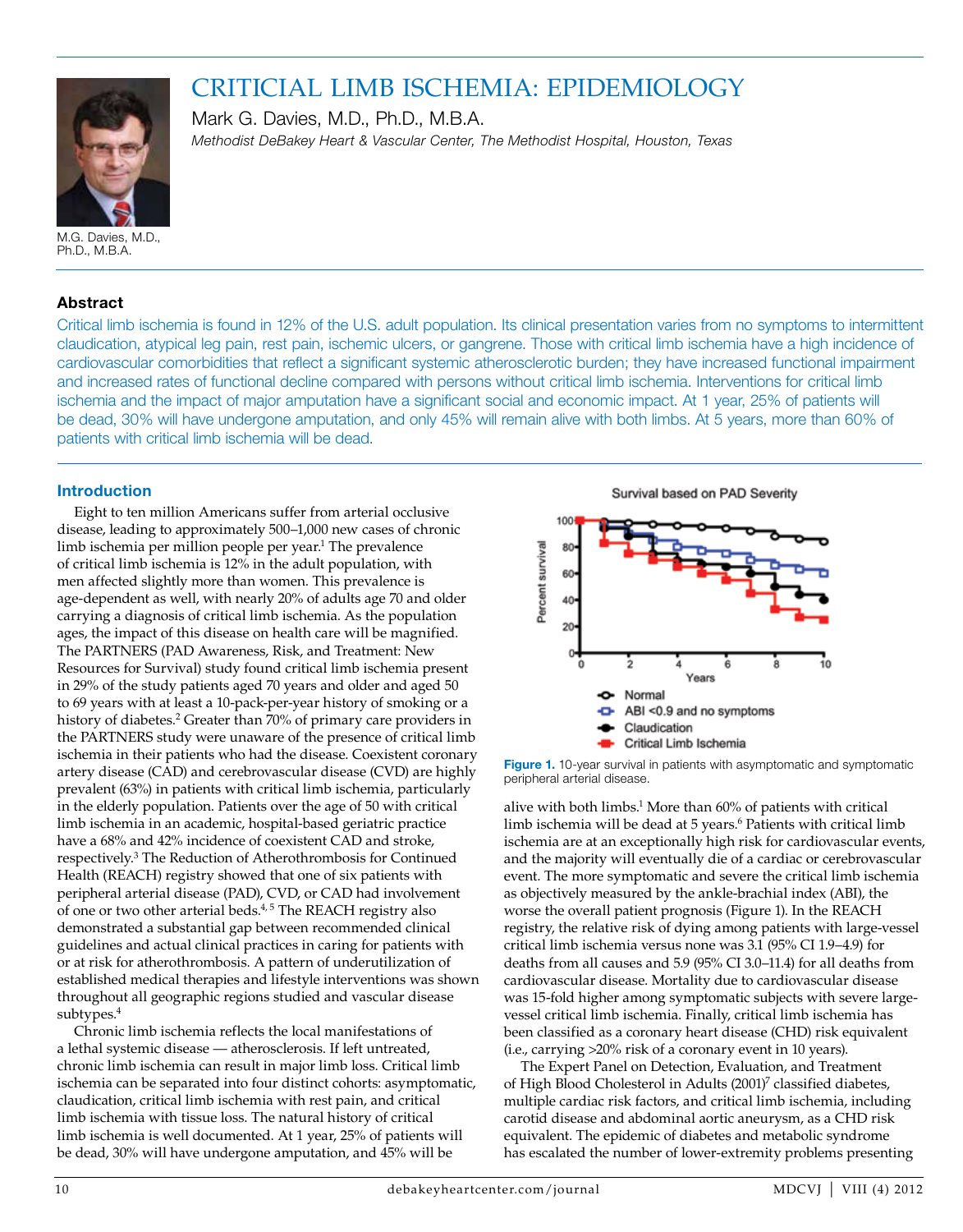for treatment. It has been estimated that 50% of diabetic patients have evidence of chronic critical limb ischemia.8 Diabetics suffer from both micro- and macro-vascular disease of complex etiology, manifested often as ischemia but more frequently as motor or sensory neuropathies.<sup>9</sup> Globally, diabetes accounts for 1 amputation every 30 seconds and 80,000 amputations annually in the United States alone. Fifty percent of these patients will have an above- or below-knee amputation, 50% will require a second amputation within 5 years, and 50% will be dead in five years. Of those patients presenting with critical limb ischemia, 67% undergo a primary amputation, and 50% of these are performed without imaging or noninvasive testing. Of these amputations, 85% are considered preventable.<sup>7</sup>

#### **Clinical Presentation and Diagnosis**

The clinical presentation of critical limb ischemia may vary from no symptoms to intermittent claudication, atypical leg pain, rest pain, ischemic ulcers, or gangrene. The ABI is a simple test that can be conducted in the office and typically confirm the presence of disease. It is calculated by dividing the ankle pressure by the highest brachial pressure. An ABI <0.9 is abnormal and indicates critical limb ischemia. An ABI between 0.7 and 0.9 is considered mild disease, between 0.3 and 0.69 is moderate disease, and less than 0.3 is severe disease. There are many classifications for claudication and limb ischemia, but the most utilized is the Rutherford-Becker classification. Rutherford Grade I indicates essentially asymptomatic patients or symptoms during a very high level of activity; Rutherford Grade II is symptoms during a moderate level of activity; and Rutherford Grade III is symptoms during a low level of activity. Claudicants are considered to fall within Rutherford Grade I-III. Rutherford Grade IV is symptoms during rest and is termed "Rest Pain." Rutherford Grade V is forefoot ulceration, and Rutherford Grade VI is ulceration with tissue necrosis. Rutherford Grade V and VI are termed "Tissue Loss."

Claudication is the typical symptomatic expression of critical limb ischemia. However, asymptomatic disease may occur in up to 50% of these patients. Of the 460 patients with critical limb ischemia in the Walking and Leg Circulation Study, $10\frac{10}{19.8\%}$  had no exertional leg pain, 28.5% had atypical leg pain, 32.6% had classic intermittent claudication, and 19.1% had pain at rest. The results of these and other studies indicate that more patients with critical limb ischemia are asymptomatic or have atypical leg symptoms than have classic intermittent claudication.

The presence of critical limb ischemia has two major consequences. The first is a decrease in overall well-being and quality of life due to reduced blood flow and atypical leg pain. This often leads to patients becoming sedentary due to pain and discomfort. They may develop depression. The second consequence is markedly increased cardiovascular morbidity (myocardial infarction and stroke) and mortality (cardiovascular and all-cause).

#### **Risk Factors**

Critical limb ischemia is most often diagnosed by an ABI  $\leq 0.9$ . A low ABI is an independent predictor of increased mortality. In the Framingham Study, mortality in patients with intermittent claudication was 2–3 times higher than in age- and sex-matched control patients, with 75% of critical limb ischemia patients dying from cardiovascular events. In a 15-year review of patients with claudication, over 66% of mortality was attributable to CVD. In a 10-year prospective study by Criqui et al., $11$  critical limb ischemia patients both with and without a history of CVD had a significantly increased risk of dying from cardiovascular and coronary heart disease compared with age-matched control



**Figure 2.** The relative importance of key risk factors in the progression of peripheral arterial disease.

patients. The all-cause mortality was 3.1 times greater and CVD mortality was 5.9 times greater in patients with critical limb ischemia compared to patients without critical limb ischemia. Studies have shown that the risk of cardiovascular events is similar between critical limb ischemia patients with claudication and those without symptoms. The extremely high morbidity and mortality in the critical limb ischemia population is due to myocardial infarction and stroke. Both the Edinburgh Artery Study<sup>12</sup> and the ARIC (Atherosclerosis Risk in Communities)<sup>13</sup> study correlated an increased risk of stroke and transient ischemic attack with increased severity of critical limb ischemia. The combination of known coronary or cerebrovascular disease and critical limb ischemia has been shown to increase mortality risk. The BARI (Bypass Angioplasty Revascularization Investigation) trial demonstrated that patients with multivessel CAD and critical limb ischemia had a relative risk of death 4.9-times greater than those without critical limb ischemia.<sup>14, 15</sup> Additionally, in a pooled analysis of eight randomized prospective trials involving 19,867 patients undergoing percutaneous coronary intervention, the 1-year mortality was 5% in patients with critical limb ischemia and coronary disease compared with 2.1% in patients with coronary disease alone ( $p < 0.001$ ).<sup>16</sup>

Chronic limb ischemia is strongly associated with cardiovascular risk factors such as cigarette smoking, diabetes mellitus, dyslipidemia, hypertension, and hyperhomocysteinemia (Figure 2).17-19 Cigarette smoking is associated with a marked increased risk for peripheral atherosclerosis, and 70–90% of patients with chronic limb ischemia are either current or ex-smokers.<sup>17, 20-22</sup> Follow-up of smokers and ex-smokers at 7 years shows that critical limb ischemia had developed in 16% of smokers but not in ex-smokers.<sup>23</sup> The 10-year incidence of myocardial infarction is five times greater in the smoking group compared to ex-smokers (53% vs. 11%). At 10-year follow-up, cardiovascularrelated mortality in the smoking group is more than 50%, three times that of the nonsmoking group.

Elevated cholesterol has been shown in the Framingham study to be a weak but significant increased risk for chronic limb ischemia.20 Lipid profile abnormalities, such as elevated serum triglyceride levels and reduced high-density lipoproteins, have been found in the majority of studies of patients with chronic limb ischemia, $24$  and there is a strong inverse relationship between high-density lipoprotein levels and chronic limb ischemia severity.<sup>25</sup> Lipoprotein (a) levels have been shown to correlate with LDL, cholesterol fibrinogen levels, and with the severity of critical limb ischemia.26 The Scandinavian Simvastatin Survival Study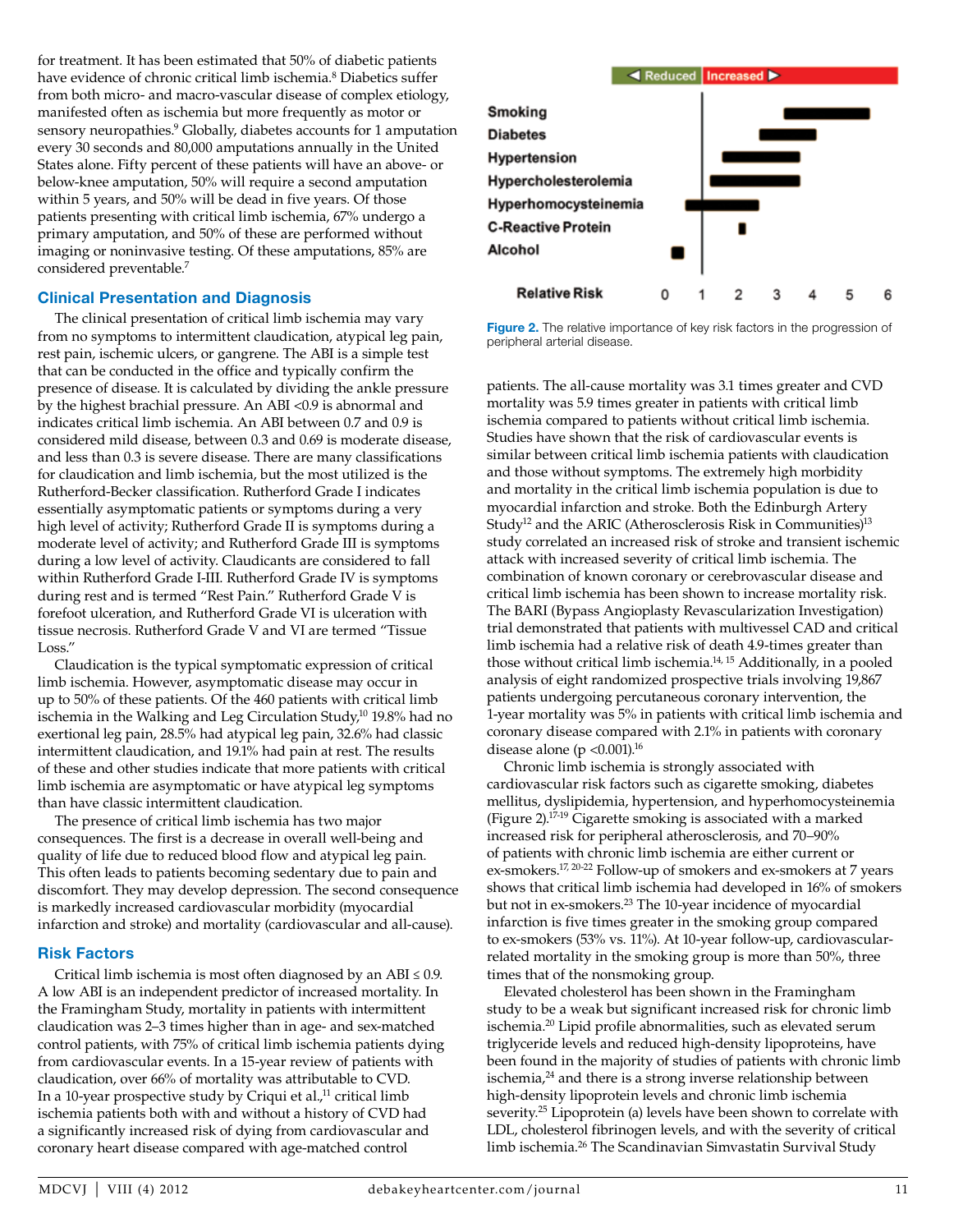(4S) demonstrated that subjects randomized to simvastatin had a 38% reduction in new or worsening claudication compared with subjects randomized to placebo.<sup>27</sup> Another study has demonstrated improved walking ability in patients treated with a statin compared to those not on a statin.28

Markers of inflammation have been associated with the development of atherosclerosis and cardiovascular events.29,30 In particular, C-reactive protein (CRP) is independently associated with critical limb ischemia, even in patients with normal lipid levels.31, 32 Higher CRP levels are associated with poorer functioning measures.33 In the Physicians Health Study, an elevated CRP level was a risk factor for developing symptomatic critical limb ischemia as well as for peripheral revascularization. $34$ Elevated plasma homocysteine levels are an independent risk factor for critical limb ischemia.35-37 Although B-vitamin supplements can lower homocysteine levels, there is minimal evidence that they can help prevent cardiovascular events.<sup>38, 39</sup>

Platelets and their products are known to play a key role in atherosclerosis. Platelet activity has been shown to be 30% higher in patients with peripheral vascular disease even if they are asymptomatic.40, 41 Not surprisingly, antiplatelet therapy has shown significant reductions in fatal and non-fatal vascular events in 'high-risk' vascular patients, e.g., claudicants.<sup>42-44</sup> The risk reduction for antiplatelet therapy versus placebo in the claudicant population was 46% for nonfatal stroke, 32% for nonfatal myocardial infarction, and 20% for death from a vascular cause. Even "low-risk" patients on antiplatelet therapy have shown small but significant risk reduction. Progression of peripheral atherosclerosis, as measured by angiography, has also been shown to be inhibited in antiplatelettreated patients.45 A randomized, blinded trial of clopidogrel versus aspirin in patients at risk of ischemic events (CAPRIE) had a large subgroup of patients with atherosclerotic vascular disease.46 Clopidogrel was shown to have a small but significantly greater reduction in vascular morbidity and mortality than aspirin, and there were no major differences in safety profiles between the two drugs. Despite clopidogrel therapy, patients undergoing percutaneous coronary intervention with stenting are at risk of recurrent coronary events. This could be partly explained by a reduced efficacy of clopidogrel to inhibit platelet aggregation, an ex vivo-defined phenomenon called clopidogrel nonresponsiveness or resistance. Laboratory clopidogrel nonresponsiveness can be found in approximately 1 in 5 patients. It is inversely correlated with time between clopidogrel loading and determination of nonresponsiveness and loading dose used.47

Hemostatic abnormalities are found frequently in critical limb ischemia and may contribute to pathogenesis or be a marker of disease progression.48-50 The presence of the lupus anticoagulant and elevated markers of platelet activation (beta thromboglobulin levels) have been associated with peripheral atherosclerosis.<sup>51, 52</sup> In a study by Gosk-Bierska et al., hemostatic abnormalities were present in diabetic subjects, with greater evidence of thrombin generation than in non-diabetics.<sup>53</sup> Clinical studies on patients undergoing peripheral bypass surgery have demonstrated the presence of a definite subset of patients with abnormal coagulation profiles.54 After adjusting for age and sex, von Willebrand Factor (vWF), fibrin, D-dimer and urinary fibrinopeptide A are elevated in patients with critical limb ischemia, and the risk for claudication is significantly raised with unit changes in each factor.<sup>55, 56</sup> Enhanced levels of fibrinogen, alpha-1-antitrypsin, thrombin/antithrombin III complex, alpha-2 plasmin inhibitor/plasmin complex, and thrombomodulin were documented in claudicants.<sup>57</sup> Compared with healthy control subjects, patients with critical limb ischemia show higher t-PA antigen, PAI-1 antigen, and D-dimer levels both

at rest and after exercise. Thrombin formation is enhanced in these patients after submaximal treadmill exercise. Cumulatively, these data suggest that the patients with critical limb ischemia are relatively hypercoagulable. Higher D-dimer levels are associated with poorer functional activity measures,<sup>33</sup> however, the significance of such findings is unknown.<sup>57, 58</sup>

## **Socio-Economic Effects**

Patients with critical limb ischemia have increased functional impairment and increased rates of functional decline compared to those without critical limb ischemia;<sup>10</sup> specifically, they have lower physical activity levels, slower walking speed, poorer balance, and poorer walking endurance.<sup>10, 59</sup> This functional impairment affects quality of life and may lead to an increased prevalence of depressive symptoms that have been observed in patients with critical limb ischemia.<sup>60</sup> Even patients with critical limb ischemia who are asymptomatic have significantly impaired lower extremity function compared with those who do not have PAD.<sup>59</sup>

The economic burden of critical limb ischemia is considerable. Brahmanandam et al.<sup>61</sup> recently reported that patients with critical limb ischemia who underwent revascularization used more health care services after hospital discharge than did patients with noncritical limb ischemia. These services included home health care and transfers to rehabilitation facilities. Independent predictors for increased health care services utilization include older age, female gender, care at a private hospital, longer length of hospitalization, African American race, highest income quartile, and undergoing amputation or debridement.<sup>61</sup> The cost of clinical care for patients with critical limb ischemia in 1990 was estimated at \$43,000/patient/year.<sup>62</sup> The mean cost of inpatient hospital treatment during the first 12 months of follow-up in patients undergoing surgical bypass for critical limb ischemia was estimated at £23,322 sterling, which was approximately one-third higher than patients undergoing angioplasty treatment.<sup>63</sup> Others have shown that although there is nearly a two-fold difference in initial cost, the cost-savings of endovascular therapy is not realized over time secondary to subsequent reintervention, particularly in critical limb ischemia patients.<sup>64</sup> Finally, the median cost of managing a patient after amputation is estimated at almost twice that of successful limb salvage.<sup>65</sup> Thus, critical limb ischemia represents a challenging disease state that is associated with considerable morbidity and mortality and a large financial impact on society.

# **CONCLUSION**

Chronic critical limb ischemia is a significant, often underrecognized facet of atherosclerotic disease that has significant medical and functional consequences. A thorough understanding of the systemic risk factors associated with the disease followed by rapid intervention and interruption of the process is necessary to improve outcomes and prevent limb loss and death.

Conflict of Interest Disclosure: The author has completed and submitted the *Methodist DeBakey Cardiovascular Journa*l Conflict of Interest Statement and none were reported.

Funding/Support: The author has no funding disclosures. Keywords: critical limb ischemia; cardiovascular disease; cardiovascular risk factors; claudication; peripheral arterial disease; amputation

## **References**

1. Norgren L, Hiatt WR, Dormandy JA, Nehler MR, Harris KA, Fowkes FGR, on behalf of the TASC II Working Group. Intersociety consensus for the management of peripheral arterial disease (TASC II). J Vasc Surg. 2007 Jan;45(1 Suppl):S5-S67.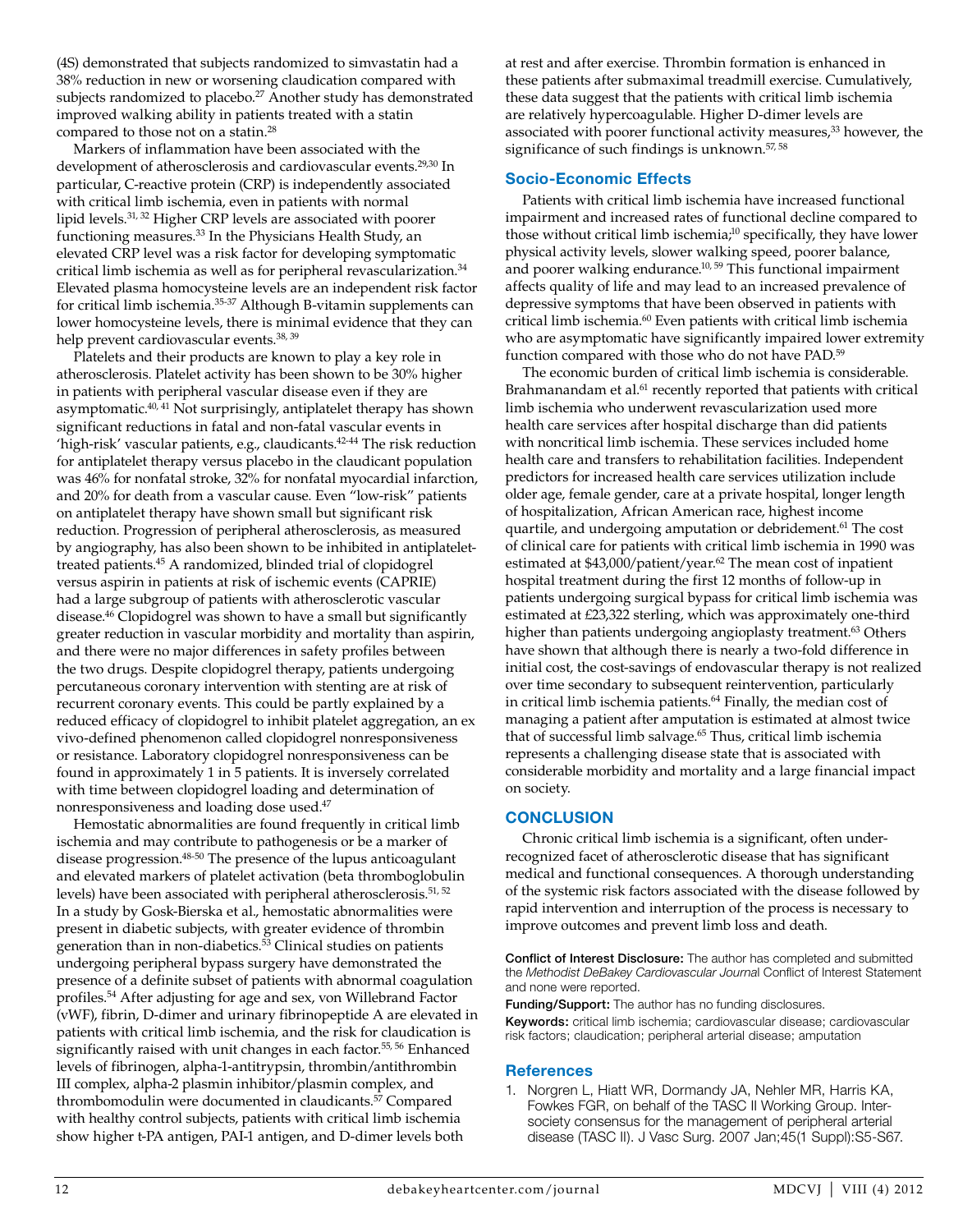- 2. Hirsch AT, Criqui MH, Treat-Jacobson D, Regensteiner JG, Creager MA, Olin JW, et al. Peripheral arterial disease detection, awareness, and treatment in primary care. JAMA. 2001 Sep 19;286(11):1317-24.
- 3. Ness J, Aronow WS. Prevalence of coexistence of coronary artery disease, ischemic stroke, and peripheral arterial disease in older persons, mean age 80 years, in an academic hospital-based geriatrics practice. J Am Geriatr Soc. 1999 Oct;47(10):1255-6.
- 4. Bhatt DL, Steg PG, Ohman EM, Hirsch AT, Ikeda Y, Mas JL, et al. International prevalence, recognition, and treatment of cardiovascular risk factors in outpatients with atherothrombosis. JAMA. 2006 Jan 11;295(2):180-9.
- 5. Cacoub PP, Abola MT, Baumgartner I, Bhatt DL, Creager MA, Liau CS, et al. Cardiovascular risk factor control and outcomes in peripheral artery disease patients in the Reduction of Atherothrombosis for Continued Health (REACH) Registry. Atherosclerosis. 2009 Jun;204(2):e86-92.
- 6. Jämsén TS, Manninen HI, Tulla HE, Jaakkola PA, Matsi PJ. Infrainguinal revascularization because of claudication: total longterm outcome of endovascular and surgical treatment. J Vasc Surg. 2003 Apr;37(4):808-15.
- 7. Expert Panel on Detection, Evaluation, and Treatment of High Blood Cholesterol in Adults. Executive Summary of The Third Report ofThe National Cholesterol Education Program (NCEP) Expert Panel on Detection, Evaluation, And Treatment of High Blood Cholesterol In Adults (Adult Treatment Panel III). JAMA. 2001 May 16;285(19):2486-97.
- 8. Brandman O, Redisch W. Incidence of peripheral vascular changes in diabetes mellitus. Diabetes. 1953 May-Jun;2:194-8.
- 9. Adler AI, Stevens RJ, Neil A, Stratton IM, Boulton AJ, Holman RR. UKPDS 59: hyperglycemia and other potentially modifiable risk factors for peripheral vascular disease in type 2 diabetes. Diabetes Care. 2002 May;25(5):894-9.
- 10. McDermott MM, Liu K, Greenland P, Guralnik JM, Criqui MH, Chan C, et al. Functional decline in peripheral arterial disease: associations with the ankle brachial index and leg symptoms. JAMA. 2004 Jul 28;2929(4):453-61.
- 11. Criqui MH, Fronek A, Barrett-Conner E, Klauber MR, Gabriel S, Goodman D. The prevalence of peripheral arterial disease in a defined population. Circulation. 1985 Mar;71(3):510-5.
- 12. Fowkes FG, Housley E, Cawood EH, Macintyre CC, Ruckley CV, Prescott RJ. Edinburgh Artery Study: prevalence of asymptomatic and symptomatic peripheral arterial disease in the general population. Int J Epidemiol. 1991 Jun;20(2):384-92.
- 13. Zheng ZJ, Sharrett AR, Chambless LE, Rosamond WD, Nieto FJ, Sheps DS, et al. Associations of ankle-brachial index with clinical coronary heart disease, stroke and preclinical carotid and popliteal atherosclerosis: the Atherosclerosis Risk in Communities (ARIC) Study. Atherosclerosis. 1997 May;131(1):115-25.
- 14. Sutton-Tyrrell K, Rihal C, Sellers MA, Burek K, Trudel J, Roubin G, et al. Long-term prognostic value of clinically evident noncoronary vascular disease in patients undergoing coronary revascularization in the Bypass Angioplasty Revascularization Investigation (BARI). Am J Cardiol. 1998 Feb 15;81(4):375-81.
- 15. Burek KA, Sutton-Tyrrell K, Brooks MM, Naydeck B, Keller N, Sellers MA, et al. Prognostic importance of lower extremity arterial disease in patients undergoing coronary revascularization in the Bypass Angioplasty Revascularization Investigation (BARI). J Am Coll Cardiol. 1999 Sep;34(3):716-21.
- 16. Saw J, Bhatt DL, Moliterno DJ, Brener SJ, Steinhubl SR, Lincoff AM, et al. The influence of peripheral arterial disease on outcomes: a pooled analysis of mortality in eight large randomized percutaneous coronary intervention trials. J Am Coll Cardiol. 2006 Oct 17;48(8):1567–72.
- 17. Hiatt WR, Hoag S, Hamman RF. Effect of diagnostic criteria on the prevalence of peripheral arterial disease, The San Luis Valley diabetes study. Circulation. 1995 Mar 1;91(5):1472-9.
- 18. Newman AB, Siscovick DS, Manolio TA, Polak J, Fried LP, Borhani NO, et al. Ankle arm index as a marker of atherosclerosis in Cardiovascular Health Study (CHS) Collaborative Research Group. Circulation. 1993 Sep;88(3):837-45.
- 19. Graham IM, Daly LE, Refsum HM, Robinson K, Brattström LE, Ueland PM, et al. Plasma homocysteine as a risk factor for vascular disease. The European Concerted Action Project. JAMA. 1997 Jun 11;277(22):1775-81.
- 20. Kannel WB, McGee DL. Update on some epidemiological feature of intermittent claudication: the Framingham Study. J Am Ger Soc. 1985 Jan;33(1):13-8.
- 21. Kannel WB, McGee DL, Castelli WP. Latest perspectives on cigarette smoking and cardiovascular disease: the Framingham study. J Card Rehabil. 1984;4:267-77.
- 22. Vogt MT, Cauley JA, Kuller LH, Hulley SB. Prevalence and correlates of lower extremity arterial disease in elderly women. Am J Epidemiol. 1993 Mar 1;137:559-68.
- 23. Jonason T, Bergastrom R. Cessation of smoking in patients with intermittent claudication. Effects on the risk of peripheral vascular complications, myocardial infarction and mortality. Acta Med Scand. 1987;221(3):253-60.
- 24. Belch J. Medical management of intermittent claudication. In: Greenhalgh RM, editor. Vascular and endovascular opportunities. London: WB Saunders; 2000. p. 361-88.
- 25. Fowkes FG, Housley E, Riemersma RA, Macintyre CC, Cawood EH, Prescott RJ, et al. Smoking, lipids, glucose intolerance, and blood pressure as risk factors for peripheral atherosclerosis compared with ischemic heart disease in the Edinburgh Arterial Study. Am J Epidemiol. 1992 Feb 15;135(4):331-40.
- 26. Cheng SWK, Ting AC, Wong J. Lipoprotein (a) and its relationship to risk factors and severity of atherosclerotic peripheral vascular disease. Eur J Vasc Endovasc Surg. 1997 Jul;14(1):17-23.
- 27. Pederson TR, Kjekshus J, Pyörälä K, Olsson AG, Cook TJ, Musliner TA, et al. Effect of simvastatin on ischemic signs and symptoms in the Scandinavian simvastatin survival study (4S). Am J Cardiol. 1998 Feb 1;81:333-5.
- 28. McDermott MM, Guralnik JM, Greenland P, Pearce WH, Criqui MH, Liu K, et al. Statin use and leg functioning in patients with and without lower-extremity peripheral arterial disease. Circulation. 2003 Feb 11;107(5):757-61.
- 29. Pearson TA, Mensah GA, Alexander RW, Anderson JL, Cannon RO, Criqui M, et al. Markers of inflammation and cardiovascular disease: application to clinical and public health practice: A statement for healthcare professionals from the Centers for Disease Control and Prevention and the American Heart Association. Circulation. 2003 Jan 28;107(3):499-511.
- 30. Wang TJ, Nam BH, Wilson PW, Wolf PA, Levy D, Polak JK, et al. Association of C-reactive protein with carotid atherosclerosis in men and women: the Framingham Heart Study. Arterioscler Thromb Vasc Biol. 2002 Oct 1;22(10):1662-7.
- 31. Ridker PM, Hennekens CH, Buring JE, Rifai N. C-reactive protein and other markers of inflammation in the prediction of cardiovascular disease in women. N Engl J Med. 2000 Mar 23;342(12):836-43.
- 32. Ridker PM, Stampfer MJ, Rifai N. Novel risk factors for systemic atherosclerosis: a comparison of C-reactive protein fibrinogen homocysteine lipoprotein(a) and standard cholesterol screening as predictors of peripheral arterial disease. JAMA. 2001 May 16;285(19):2481-5.